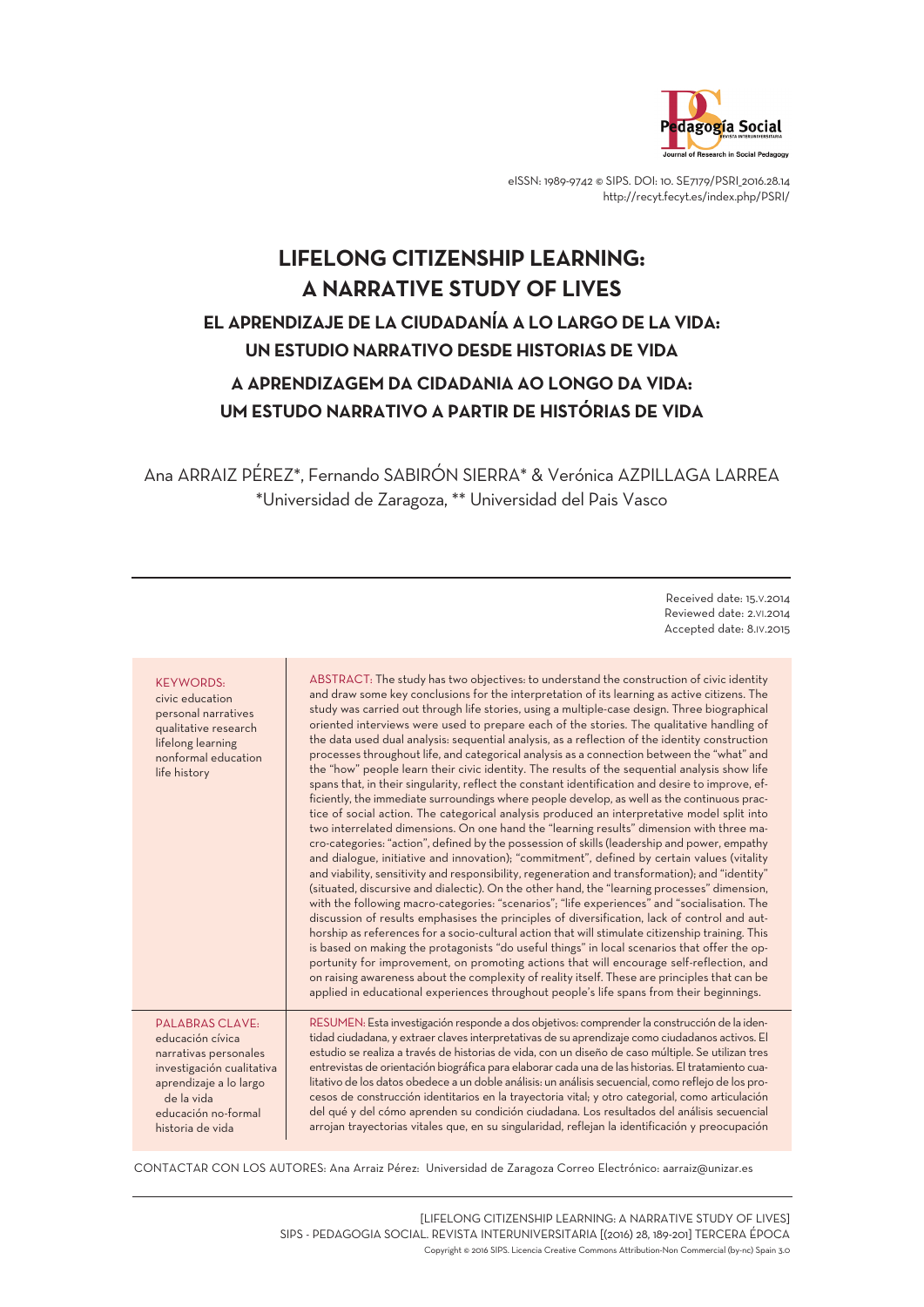|                                                                                                                                                                            | constante por mejorar, de forma eficiente, el entorno próximo en el que se desenvuelven, así<br>como la práctica continuada de acción social. Del análisis categorial emerge un modelo inter-<br>pretativo distribuido en dos dimensiones interrelacionadas. De una parte, la dimensión "resul-<br>tados de aprendizaje" con tres macrocategorías: la "acción", definida por el dominio de destrezas<br>(liderazgo y poder, empatía y diálogo, iniciativa e innovación); el "compromiso", articulado desde<br>determinados valores (vitalismo y viabilidad, sensibilidad y responsabilidad, regeneración y<br>transformación); y la "identidad" (situada, discursiva y dialéctica). De otra parte, la dimensión "pro-<br>cesos de aprendizaje" con las siguientes macrocategorías: los "escenarios"; las "vivencias" y la<br>"socialización. La discusión de resultados enfatiza los principios de la diversificación, del des-<br>control y de la autoría como referentes de una acción socio-cultural que estimule la formación<br>ciudadana: Se trata de comprometer a los protagonistas para "hacer cosas" útiles, en escena-<br>rios próximos que ofrezcan la posibilidad de mejora; de promover acciones que propicien la<br>auto-reflexión; y de concienciar sobre la complejidad de la propia realidad. Principios a aplicar<br>en las experiencias educativas a lo largo de la trayectoria vital de las personas desde sus inicios.                                                                                                                                                                                                                                                                                                                                                                                                                                                                                                                                                                                                                                                                                                                                      |
|----------------------------------------------------------------------------------------------------------------------------------------------------------------------------|-----------------------------------------------------------------------------------------------------------------------------------------------------------------------------------------------------------------------------------------------------------------------------------------------------------------------------------------------------------------------------------------------------------------------------------------------------------------------------------------------------------------------------------------------------------------------------------------------------------------------------------------------------------------------------------------------------------------------------------------------------------------------------------------------------------------------------------------------------------------------------------------------------------------------------------------------------------------------------------------------------------------------------------------------------------------------------------------------------------------------------------------------------------------------------------------------------------------------------------------------------------------------------------------------------------------------------------------------------------------------------------------------------------------------------------------------------------------------------------------------------------------------------------------------------------------------------------------------------------------------------------------------------------------------------------------------------------------------------------------------------------------------------------------------------------------------------------------------------------------------------------------------------------------------------------------------------------------------------------------------------------------------------------------------------------------------------------------------------------------------------------------------------------------------------------|
| PALAVRAS-CHAVE:<br>educação comunitária<br>Narrativas pessoais<br>Investigação qualitativa<br>Aprendizagem ao<br>longo da vida<br>Educação não formal<br>Histórias de vida | RESUMO: A investigação responde a dois objetivos: compreender a construção da identi-<br>dade cidadã e extrair pontos interpretativos da sua aprendizagem como cidadãos ativos.O<br>estudo é realizado através de histórias de vida, com um desenho de caso múltiple. Utili-<br>zam-se três entrevistas de orientação biográfica para elaborar cada uma das histórias. O tra-<br>tamento qualitativo dos dados obedece a uma dupla análise: uma análise sequencial, como<br>reflexo dos processos de construção identitários na trajetória vital, e a outra categoria,<br>como articulação do que e do como aprendem a sua condição cidadã. Os resultados da<br>análise sequencial lançam trajetórias vitais que, na sua singularidade, refletem a identifi-<br>cação e preocupação constante por melhorar, de forma eficiente, o contexto próximo onde<br>se desenvolvem, assim como a prática contínua da ação social. Da análise categorial emerge<br>um modelo interpretativo distribuído em duas dimensões inter-relacionadas. Por um lado,<br>a dimensão "resultados de aprendizagem" com três macrocategorias: a "ação", definida pelo<br>domínio de destrezas (liderança e poder, empatia e diálogo, iniciativa e inovação); o "com-<br>promisso", articulado a partir de determinados valores (vitalismo e viabilidade, sensibili-<br>dade e responsabilidade, regeneração e transformação); e a "identidade" (situada, discursiva<br>e dialética). Por outro lado, a dimensão "processos de aprendizagem" com as seguintes ma-<br>crocategorias: os "cenários", as "vivências"; e a "socialização. A discussão dos resultados<br>enfatiza os princípios da diversificação, do descontrolo e da autoria como referentes de<br>uma ação sociocultural que estimule a formação cidadã: trata-se de comprometer os pro-<br>tagonistas para "fazerem coisas" úteis, em cenários próximos que ofereçam a possibilidade<br>de melhoria; de promover ações que propiciem a autorreflexão e de consciencializar acerca<br>da complexidade da própria realidade. Princípios a aplicar nas experiências educativas ao<br>longo da trajetória vital das pessoas desde o seu início. |

#### Introduction

The research, which includes the life stories, was carried out regarding the learning of active citizenship; a perspective that, by going beyond the classical individualistic conception of citizenship, promotes education as a civic practice. This is an approach that attempts to overcome the limitations and problems of previous approaches regarding citizenship education (Lawy & Biesta, 2006). The objective of the project was the preparation of effective strategies for the learning of active citizenship through the identification and analysis of the practices and experiences through which sis of the practices and experiences through which<br>people learn to be and act as citizens<sup>1</sup>. The field work was connected to four research questions: "1) What is a citizen? What does being a citizen mean? 2) How is citizenship exercised and what activities does it imply? 3) Upon what principles, values and motivations is its exercise based? and 4) How is it learned and what resources, media and abilities are involved?" (Mata & Gil-Jaurena, in press). The life stories investigate this last question regarding learning, and also make it possible to compare the results related to the other three research questions. Specifically, the study has a dual objective: to understand the experiences, the meanings in the construction of civic identity, and to draw some key conclusions for the interpretation of its learning as active citizens.

The choice to use life stories follows two purposes that are intrinsic to the research project: a methodological reason and an educational interest. On the methodological level, life stories are relevant for the establishment of the categories that, in their capacity as citizens that are considered exemplary, could provide information about the learning of citizenship. This exemplary nature – in the "everyday" meaning of example – (Ferrarotti, 2009), has a very powerful illustrative nature in formal, non-formal and informal education (Josso, 2002). This dual usefulness,related to both research and education, has characterised life stories since their anthropological origin (Morin, 1980), throughout their development with symbolic interactionism (Becker, 1974), and continues in the current imprinting of the narrative method in the guidance for the personal construction of reality (Peavy, 1998).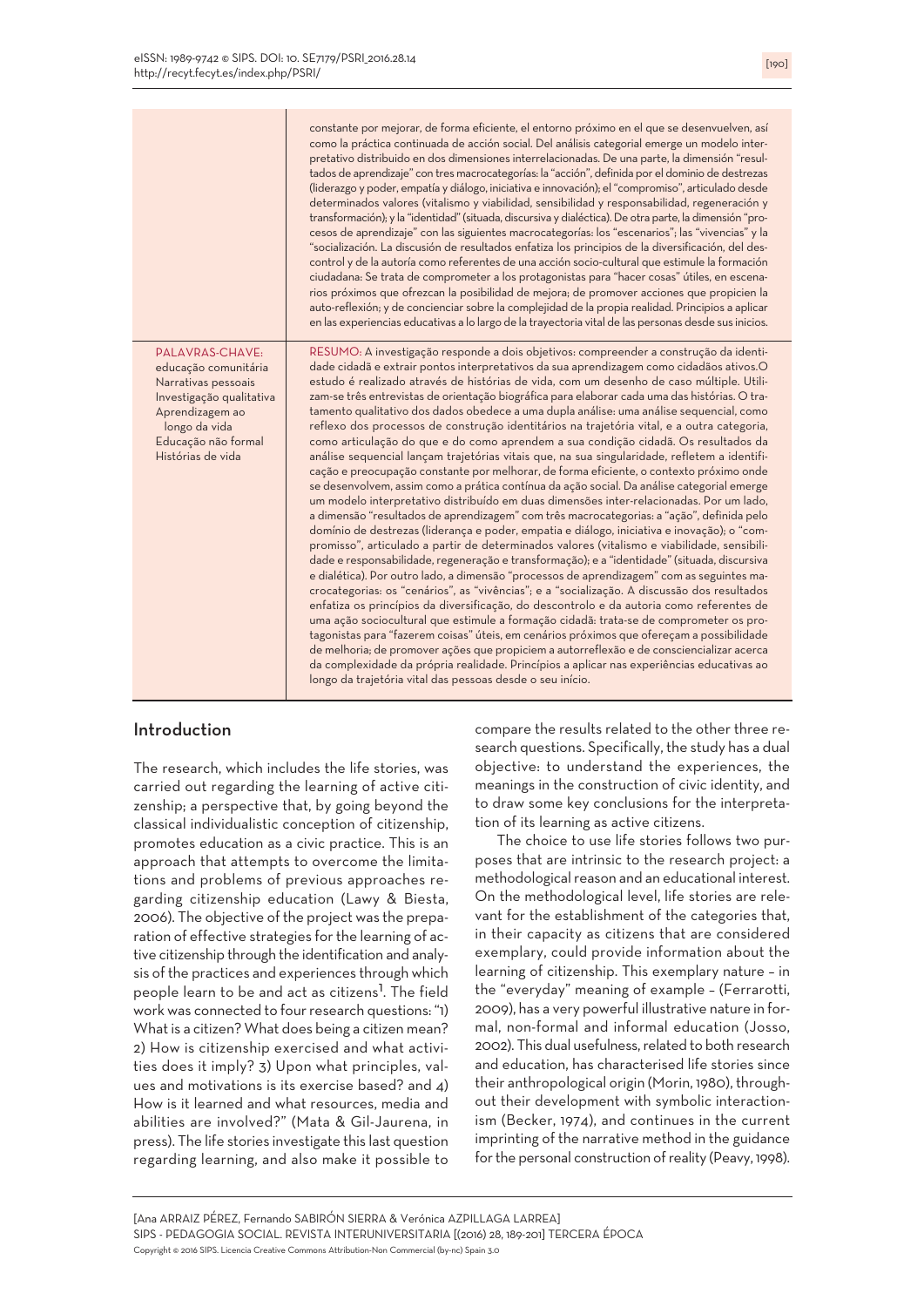Citizenship learning is dynamic and ongoing, that is, it takes place throughout people's lives. It is also multi-faceted, because systemic, temporary and personal aspects that forge a particular type of learning throughout people's life spans come together. An account constructed from life stories expresses this existential journey at the intersection between research and education, learning and action (Pineau, 2006). Regarding these theoreticalepistemological statements, collective research projects that specifically investigate citizenship learning based on life stories are being set up<sup>2</sup>. In our case, the presented study is affiliated to this emerging research approach, confirming results from previous similar studies (Holford & Veen, 2003) and also studying the multi-referential nature of the topic and the critical voice of the informants.

# 1. The narrative method

# *1.1. Design*

The study was carried out based on a narrative focus in which the life stories connect a multiple case study design (Stake, 1998). Each of the three life stories presents a case (intra) that in turn is incorporated and compared with the other two (Huberman & Miles, 1991). The methodological emphasis of the study refers to the "analytical function" of the life stories as one of the keys of a "grounded theory" (Bertaux, 1989). The principle of a "grounded theory" (Glaser & Strauss, 2002) through which a theory can "emerge" from reality (compared to a theory that is applied to the explanation of reality), is relevant because it makes it possible to investigate how and why certain citizens that are considered exemplary learn, are and behave as they do.

# *1.2. Informants*

The critical issue regarding the scientific credibility of the life stories does not lie so much in the number of life stories, but in the way in which they were performed (Peneff, 1990; Bertaux, 1999; Villers, 2011). It is not about searching for representation through the number of informants (statistical sampling), but the informant's relevance to the research topic (theoretical sampling). In this case, after carrying out the first phase of the field work through in-depth interviews, the basic selection criterion for informants was their condition as models in their participation, both for the research group and for those interviewed in the first work phase, using clear indicators of their direct identification and connection with community intervention and improvement programmes. Three key informants participated in the multiple case key informants participated in the<br>study (María, Marta and Miguel)<sup>3</sup>.

In their profiles, the informants have different qualities that, among other things, are shown in the physical scenes where they live their lives (rural/urban setting, university/private company), in their ages (from 35 to 60 years old), varying degrees of job security, training in different professional fields, and different family responsibilities. They are two women and one man.

## *1.3. Preparation process for the life stories*

The preparation of the life stories was carried out based on biographical interviews at three key times: A first round of open interviews in which the informant was encouraged to talk about his/her life connected to the topic of citizenship, and the researcher listened. After this first round and preliminary intuitive analysis therewas a second, more conversational round in which the research was more focused on the topic of citizenship throughout the informants' lives, their connection to personal aspects, the contexts and actions in which their lives had developed. In a third round, the text prepared by the research group based on the interview transcripts was confirmed with the informant. This final step is decisive in terms of the validity and credibility of the life stories: The analysis process was carried out based on the text constructed jointly by researchers and informants;that is, based on the narrative socially constructed by the people involved.

#### *1.4. Analysis process for the life stories*

We carried out the analysis from an interpretive perspective (Marie-Claude, 2014) and with a qualitative treatment of the life stories under two aspects, diachronic and synchronic (Villers, 2011): The first, which is sequential, provides information about the existential changes of the person who narrates his/her life story; the second organises, defines and connects the categorical system emerging from the three life stories. The sequential aspect documents the construction of the identity of each person and shows the particular learning processes; the system of categories refers to processes and products that were common to the learning of our informants. This inter/intra case approach (Huberman & Miles, 1991) strengthens the intersubjective validity<sup>4</sup> of the emerging categories. We carried out the categorisation process by following the "constant comparative method" applied to the transcription and encoding of each of the texts about the respective life stories, using NVivo software to do this (Richards, 2011). The en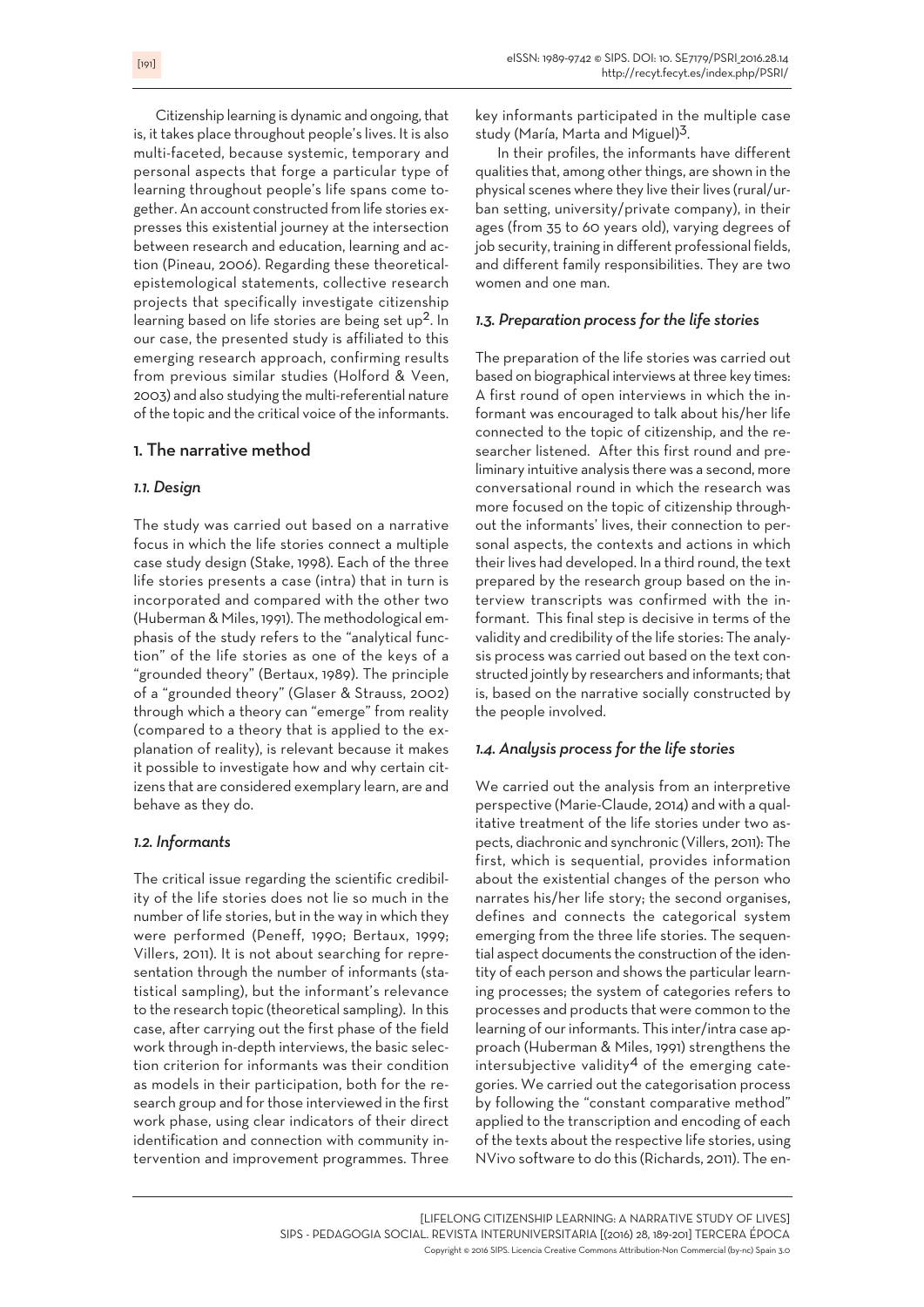coding process was performed by two members of the research team who, separately, first constructed the topics and then the pre-categories, the initial categories and the final resulting categories. The inter-categorical relationship was established by cross-referencing the content of the final categories with each of the narratives of the life stories. The validation process concluded with a comparison with both the informants and the members of the research team that had collected the life stories.

# 2. Results: the learning of emerging citizenship in three life stories

We present the results in two ways: Based on sequential analysis, as a reflection of the identity construction processes in the life spans of our informants, thereby fulfilling the research objective, and based on categorical analysis, as a connection of what and how the informants learned to be active and participative citizens, thereby fulfilling the objective of identifying interpretive keys.

## *2.1. Sequential analysis of the life stories: civic identity*

Marta was the first informant. From her narratives, a construction of identity is deduced that developed, in a cyclical and dialectical way, from insideto-outside and from outside-to-inside, in a permanent search to *feel more at ease.* Reflection about realities, compared with readings, information and observations, represents the stimulation for action; network action through horizontal participation as a strategy to promote a change in reality. The experience of the actions made her question the limitation of networks and opened up possibilities for herto develop and growwith other networks: *Let's seewho I can join togetherwith to do this…* The driving force is communication with others, criticism and self-criticism: *I did one of those things, visiting the elderly…I imagine that I too have been processing these things. I then left that group. There comes a time when you have got what you needed.* The meaning of action is to change surroundings, in an spiral that begins from local surroundings and opens up into a wider environment, to then close down again towards the more local: *I had to do something to change things.* It begins with the domestic organisation in the family, continues in social organisations, international political militancy to then return to local neighbourhood associations. There is also a constant proximity-distancing of herself from others, by exchanging ideas and concerns: *Irealised thatfeelings are something very important; and that is something thatI didn't understand in my first par-* *ticipative phases. I was acting from the head, and I realised that I had to complement this and act from the heart and the gut.* The milestones in Marta's life owe much to her emotional aspect with others. She acts and develops through contact with others. In her life, she places a lot of importance on books. They represent ideas and communication with others: *I try to debate and suggest.* Horizontal participation is the key reference to her development.At present, she appears disenchanted with political life. She progresses from formal to more informal institutions: *That system of somebody from above ordering something and me having to do it whether I like it or not, no way.*

María was the second informant. She presents a construction of identity based on conflict and change as a search for personal fulfilment: *I went through a very personal stage of an internal search for where I wanted to go, because I came into conflict with my profession, I came into conflict with my way of dealingwith life andIwantedto findaplacewhere Iwould feel fulfilled.* The concern of others, professional and educational experiences all fostered her personal questioning, focused on *What am I doing? How am I doing it? Or how can I do it? And where am I doing it?* The crises that represent a moment of personal renewal and growth arise fromthis dialectic between her experiences with others and her questioning: *The world changes from your own space; I think it's necessary toactinalocalareaofdevelopment.*Crises can be focused on moments or stages in which the emotional and sometimes even the economic dependency of the informant takes precedence, and in other stages independence and the self take precedence. However, both have the same meaning, the interconnection between her own emotional developmentwith her*mission to do things* in her dual commitment to herself and to her local surroundings: *I changed what was in my power and disappeared preciselywhen I believed thatI had done everything that was in my power.* The great driving force in the construction of her identity is self-maieutics, the questioning of herself and of others: *I always try to pose the question. Because people are not aware of what they are like, of howthey actin life until someone else asks them"Whydidyou just actlike that?"*María's life is full of constant romantic and professional breakups when she asks herself about the reasons for her experiences: she needs to travel, to learn, to feel in orderto broaden themeanings of her questioning:*You have tofeelthat youare theactiveprotagonistof your life to really change something. And you need to fill your sack of experiences, offeelings, of culture and of* education. María is developing, she questions herself, she is fulfilled when taking action with and for others, in an spiral of change that advances towards the future: *So I think that there it is where I can make a*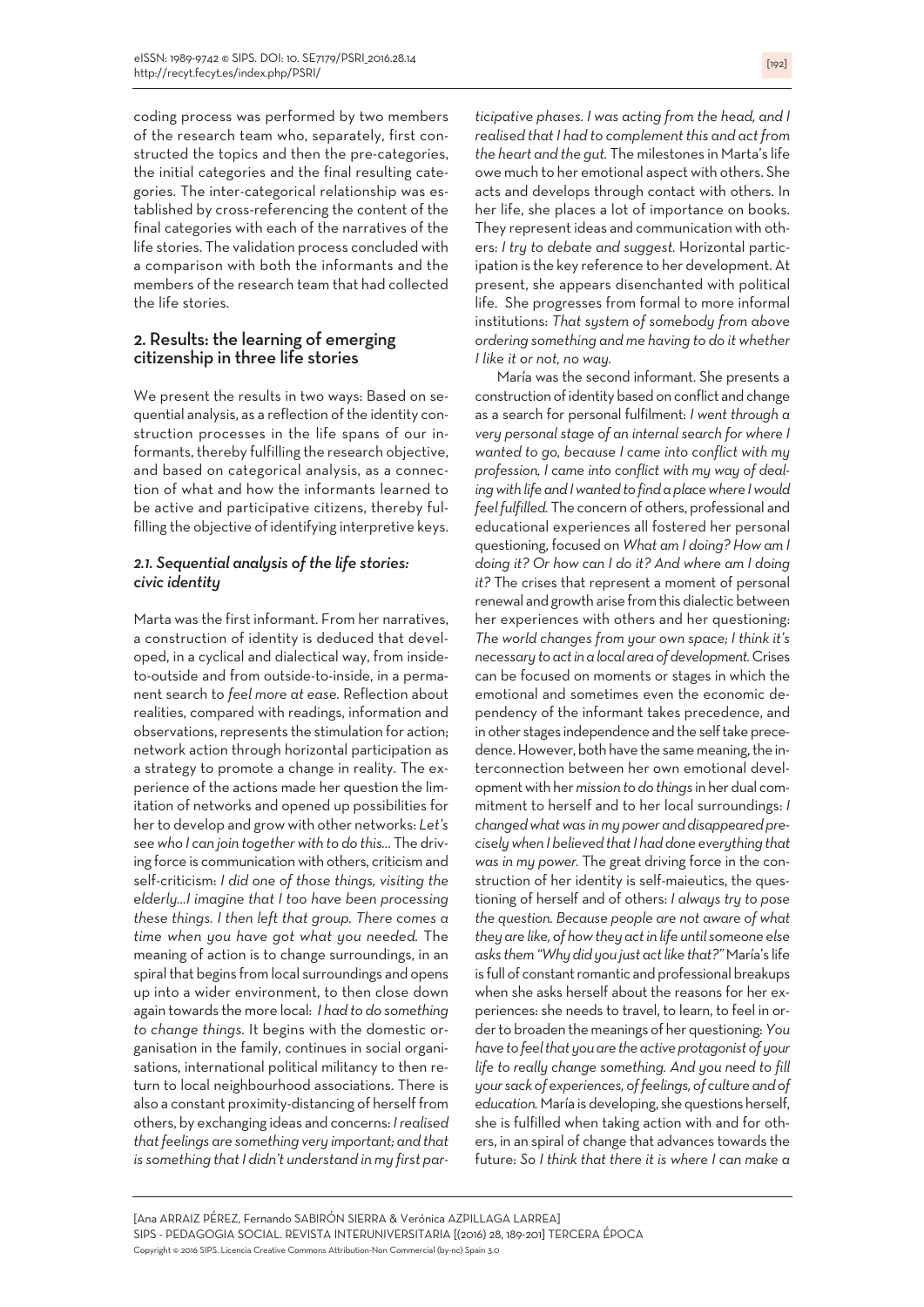*contribution, in questioning, in reflection and in the possibility of building with others.*

Miguel is the third informant. His biography shows, like Marta's and María's, a dialectic construction of identity, under the constant movement between projection and an opening towards the outside with a counterpoint of withdrawal towards himself, in daily moments of solitude, even physical solitude.He divides his time (even his daily routine) between walks alone and activities with others. With Miguel, there is a clear action committed to his local environment, which becomes a strong commitment to his region. In this commitment, there is also a search to feel at ease: *I have suffered when others have suffered, but atthe same time I have had to feel good. If I feel good, I know that the people around me do too; I have always had a certain role of leadership.* This is an emotional tie that begins with his family and that he maintains with his partners (sic) and children. In his cyclical construction of identity, there are two clear features: a consideration of the limitations of the reality that he has to accept as a stimulus for actions, and a planning for the future as an essential basis of his life. *I need to have [something] in my mind every year, to have these hopes in order to [live]*. *For me it has always been essential to have objectives: lifeobjectives [that]formehavebeenmyprojects*. Miguel's identity is defined by the idea of a project, which allows him to combine his regional, social and personal commitment with his vision of opportunity

in his perception of realities: *I have always wanted to anticipate events.* There is a certain degree of reflection regarding his own action and the meaning that action has in personal and local environments. This reflection is the driving force for change in the people that he involves himself with and the associations that he creates. His identity has developed based on experiences in very varied geographic scenes, which demarcate the area of belonging even more strongly (e.g. rural life takes on meaning when he goes to a city). He travels a lot. He is alert to what is happening in the world. He understands communication as an instrument of relating and learning. Miguel always *learns from others*. He rebels against what he sees as injustice. At the same time, he believes in people unconditionally: and I worked *with a lot ofthose rough people thatI had known since Iwas a kid and I really had a lot of respect for them; at times they made me feel a certain tenderness, pity.*He is well reconciled with his own personal history, and the more he feels in harmony the more he plans for the future. Essentially he is a vitalist: *Live and let live and make sure they let you live.*

The *life experiences* of Marta, María and Miguel have, in their particular nature, some life milestones that are included in a summarised form (figure 1). The description reflects the constant identification and concern with improving, efficiently, the local surroundings where they develop, as well as the continuous practice of social action at all stages of their lives.

| Figure 1: The life experiences of Marta, María and Miguel |                                                                                                       |                                                                                                 |                                                                                                          |                                                                                                                                                                                                                                                   |  |  |
|-----------------------------------------------------------|-------------------------------------------------------------------------------------------------------|-------------------------------------------------------------------------------------------------|----------------------------------------------------------------------------------------------------------|---------------------------------------------------------------------------------------------------------------------------------------------------------------------------------------------------------------------------------------------------|--|--|
|                                                           | <b>INFANCY</b>                                                                                        | <b>ADOLESCENCE</b>                                                                              | YOUTH                                                                                                    | <b>MATURITY</b>                                                                                                                                                                                                                                   |  |  |
| Ecological<br>niche                                       | (MARTA)<br>Born in city. Affective<br>and supportive family<br>environment.Her<br>school is friendly. | Emphasises secondary<br>school and relationship<br>with classmates.                             | Combines life as a cou-<br>ple with volunteering.                                                        | Stay in foreign country-<br>returns to home city-<br>stay in a new country-<br>return. Returns to uni-<br>versity. Emphasises<br>family, friends and new<br>friends.                                                                              |  |  |
|                                                           | (MARÍA)<br>Born in another country.<br>Intellectual family envi-<br>ronment (keen readers).           | Isolation in family con-<br>text. Emphasises sec-<br>ondary school and<br>gang.                 | Changes country for<br>work. Participates in stu-<br>dent organisations. Mem-<br>ber of political party. | Own family Parents'<br>associations.<br>Neighbourhood                                                                                                                                                                                             |  |  |
|                                                           | (MIGUEL)<br>Born in mountain town.<br>Large family.                                                   | Forced family move to<br>the city. Scouts. Be-<br>comes interested in<br>student organisations. | Involvement in univer-<br>sity structures (faculty).<br>Constant returns to<br>home town.                | Return to the surround-<br>ings of infancy. Has his<br>own family. Establishes<br>his job in a cooperative.<br>Joins the town council<br>and various social or-<br>ganisations. Sees moun-<br>tains as a scenario for<br>planning and reflection. |  |  |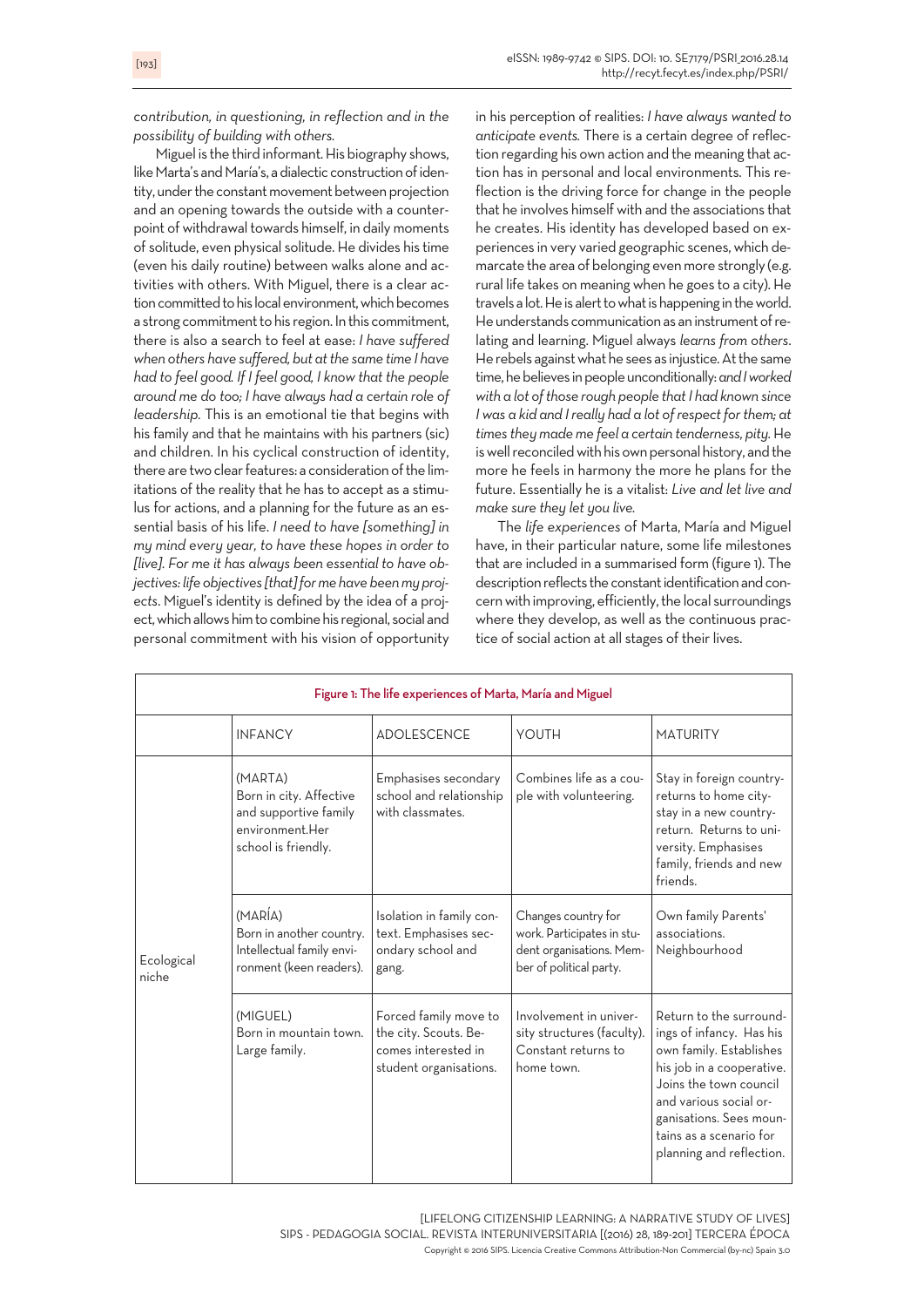| Life<br>experiences<br>Keys | (MARTA)<br>Feels loved. Academic<br>adaptation.                                                                                               | Failure to adapt at<br>school. Loneliness.<br>Wants to do big things<br>but does not know how<br>and has no power.                  | Family interdepend-<br>ence-dependence on<br>partner. Financial/Pro-<br>fessional independ-<br>ence. Break up and<br>change of surroundings.<br>Openness to others<br>and the local environ-<br>ment-crisis isolation. | University driving force.<br>Education as a need to<br>act. Importance of feel-<br>ing independent.                                                                                                                                      |
|-----------------------------|-----------------------------------------------------------------------------------------------------------------------------------------------|-------------------------------------------------------------------------------------------------------------------------------------|------------------------------------------------------------------------------------------------------------------------------------------------------------------------------------------------------------------------|------------------------------------------------------------------------------------------------------------------------------------------------------------------------------------------------------------------------------------------|
|                             | (MARÍA)<br>Observes and reflects<br>on everyday situations.<br>Isolation from local en-<br>vironment, introversion.                           | Existential responsibil-<br>ity in the face of unfair<br>situations. Place in the<br>gang to talk.                                  | Political literacy from<br>parties and organisa-<br>tions. Emotional commit-<br>ment linked to her social<br>commitment. Responsi-<br>ble development in so-<br>cial commitment. Impor-<br>tance of reading.           | Disenchantment with<br>political parties. Demo-<br>cratic/Horizontal par-<br>ticipation.                                                                                                                                                 |
|                             | (MIGUEL)<br>Adaptation to the envi-<br>ronment. Amazed by<br>things and people.<br>Meeting people and<br>discovering different<br>situations. | Out of place. Concern<br>about knowing and do-<br>ing. Consequences of<br>politics on everyday<br>life.The power of<br>speech.      | Political/Student ac-<br>tivism and leadership.<br>Commitment to family<br>needs. Academic disin-<br>terest vs. learning from<br>people. Contradictions<br>accepted.                                                   | Increased family re-<br>sponsibility. Work re-<br>sponsibilities as busi-<br>ness owner.Assume<br>power to act, never to<br>become stagnant.<br>Know who you are, why<br>you are there and when<br>you must leave.                       |
|                             | (MARTA)<br>Family models:<br>responsibility to reality.<br>Emotions as a driving<br>force.                                                    | Lack of understanding,<br>loneliness, distancing.<br>Search for autonomy<br>and independence.                                       | Commitment to the<br>everyday. Openness to<br>different experiences,<br>people and environ-<br>ments. Crisis, splits and<br>projects. Learns from<br>questioned actions.                                               | Accepts account, thinks<br>about, questions, acts,<br>educates herself.                                                                                                                                                                  |
|                             | (MARÍA)<br>Reading: heroes as<br>models of behaviour                                                                                          | Awareness of global<br>and domestic injustices<br>in an isolated environ-<br>ment. Debate as a tool<br>for action with others.      | Participative activism<br>based on:1 Observing<br>to learn, 2 Leadership<br>as an initiative and<br>stimulus for others,<br>3 Retreats and splits as<br>a consequence of<br>organisational<br>contradictions.          | Return to local enviror<br>ment (to school and<br>neighbourhood).<br>Search for horizontal<br>participation (acting<br>with). Emphasis on criti-<br>cism and challenges.<br>Integration of cognition<br>and emotion into ac-<br>tion.    |
|                             | (MIGUEL)<br>Responsibility regard-<br>ing family needs.                                                                                       | Nostalgia for home re-<br>gion and rebellion.<br>Reading to support his<br>discourse. Positive ex-<br>periences of leader-<br>ship. | Responsibility to the<br>family.Knowing and<br>learning by arguing. So-<br>cial justice. Consis-<br>tency and improve-<br>ment. Friendship. Fam-<br>ily business.                                                      | Relevant value of roles<br>and organisations for<br>projects. The significance<br>of people.Adherence to<br>his region and obligation<br>to travel to learn. His<br>children as the key to<br>the future. He antici-<br>pates and plans. |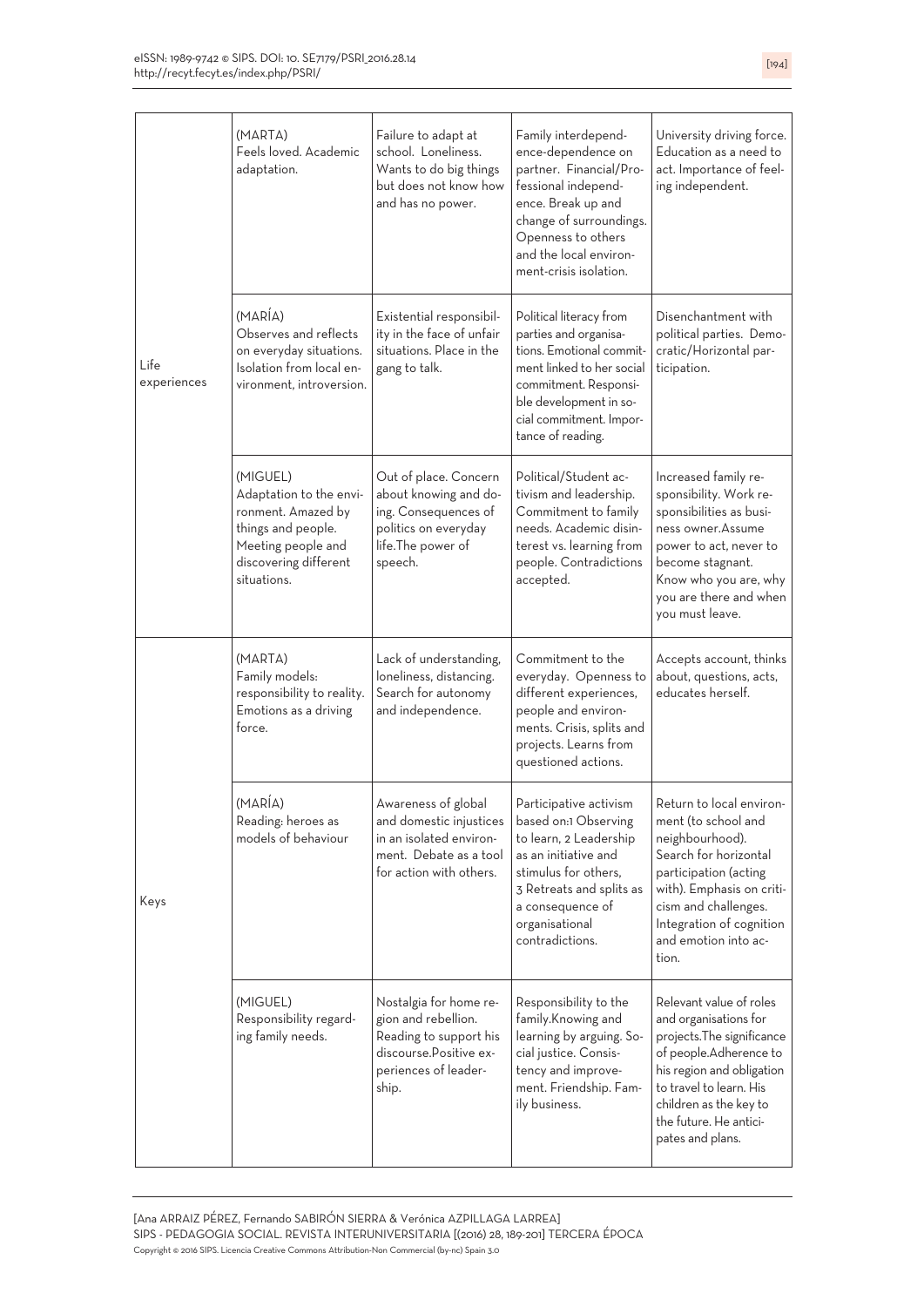## *2.2. Categorical analysis: the learning of citizenship*

The emerging model is organised into six macrocategories that, using the content given by the informants, is broken down into a total of 17 categories (figure 2).

The *learning results* imply the acquisition and development of a set of components that are intrinsic to exemplary citizens. These are shown in three macro-categories: action, commitment and identity.

ACTION. This represents the acquisition and command of necessary strategies, abilities and skills to connect the intentional behaviour that represents exercising active citizenship accurately. In turn, it includes the following categories:

– *Leadership and power*: As strategies to mobilise the people, resources and media required to ensure *that action is taken.* Actions always have an effect on the good of the group. These citizens proclaim themselves to be leaders in order to carry out the task of mediation with the group. This is related to the "agency ability". This is the ability to mobilise others so that they participate, not a power associated with the imposition of someone.

– *Empathy and dialogue*: As communicative abilities that make it possible to construct a shared reality among the group. These informants, in their desire to incorporate the other, must be close to others (empathy). The capacity forleadership given by others will come from this ability, because they feel understood. This also reflects the intention to act based on the explicit orimplicit needs of the group that should first be discovered. Others commit themselves to them in dialogue processes from which action emerges.

| Figure 2: Intra-categorical analysis: emerging categories                                        |                                                                                                                             |                                                                 |  |  |  |
|--------------------------------------------------------------------------------------------------|-----------------------------------------------------------------------------------------------------------------------------|-----------------------------------------------------------------|--|--|--|
| Results                                                                                          |                                                                                                                             |                                                                 |  |  |  |
| <b>ACTION</b><br>- Leadership and power<br>- Empathy and dialogue<br>- Initiative and innovation | <b>COMMITMENT</b><br>- Vitalism and vitality<br>- Sensitivity and<br>responsibility<br>- Regeneration and<br>transformation | <b>IDENTITY</b><br>- Situated<br>- Discursive<br>- Dialectical  |  |  |  |
| <b>SCENES</b><br>- Ecological<br>- Institution<br>- Community                                    | <b>EXPERIENCES</b><br>- Profile of experiences<br>- Involvement methods                                                     | <b>SOCIALISATION</b><br>- Literacy<br>- Interaction<br>- Change |  |  |  |
| Processes                                                                                        |                                                                                                                             |                                                                 |  |  |  |

–*Initiativeandinnovation*:As skills that,when applied to action, enable the group to advance. These refer to the continuous planning of projects, with realistic, feasible and original objectives. The citizen agent promotes relational changes that will encourage new dynamics. Indeed, their initiatives are essentially a dynamic, mediated in the group, and their processes have this innovative relational character.

COMMITMENT. These are the prevalent values that underlie the motivation for civic action; they coexist with other values within their personal axiological scale, but are the essential ones in civic involvement. This macro-ability is broken down into three commitments:

– *Vitalism and viability*: This is the value of Life. Life experiences happen based on the possibilities and results of action itself. Vitalism, understood as the positive, the possible, the growth and change that drives human existence. Civic commitment is a personal commitment to grow and fulfil oneself; there is always a possibility to do something to benefit your life and that of others.

– *Sensitivity and responsibility*: This is the value of the Other in its diversity. Active and participative citizens are sensitive to the conditions of the other, and assume responsibility so that people, who are valuable per se, do not suffer the temporary conditions that the system might impose. They are sensitive not only to the group but are also responsible with regards to the particular nature of the people around them.

– *Regeneration and transformation*: This is the value of the World. These collect the historic baggage from the family, act in this group with others, and under a perspective of improving the world for following generations. There is a commitment that is strengthened by globalisation/localisation movements, in both economic and multicultural terms globally, and transgenerational terms locally.

IDENTITY. This is represented in the question *Who am I?* To which these informants answer: *I am the roles that I represent in my life*. This is a construction based on interdependence and communication. The profile of an identity is defined in the following categories:

– *Situated*. As a contextualised identity. This emerges from the simultaneous exercise of roles in various scenarios. This is the connection with social space, with institutions, communities and groups where they develop, and grows into physical space. They learn to play numerous interde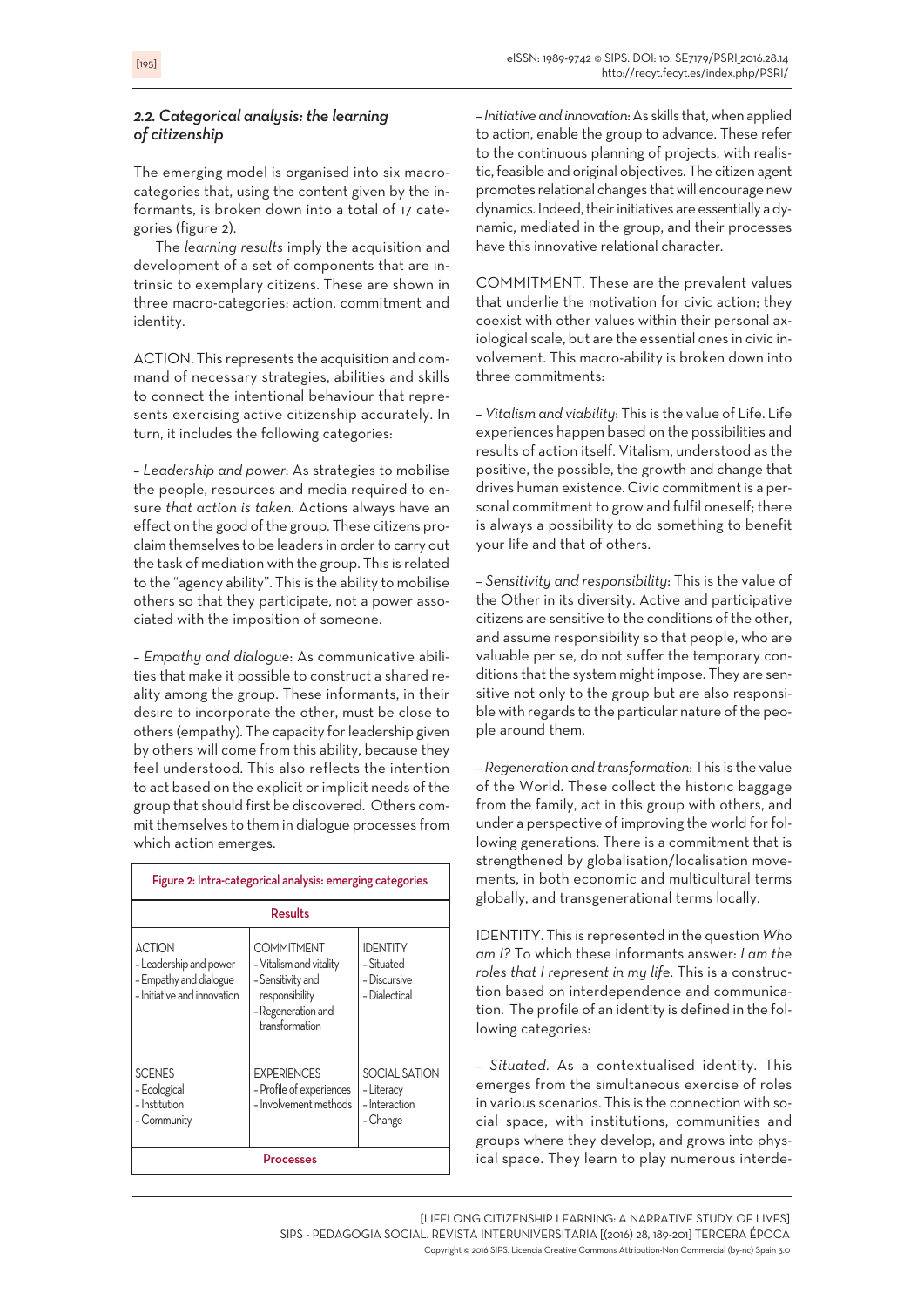pendent roles that offer them possibilities, needs and challenges thereby creating a network that constitutes their identity.

– *Discursive*. As an identity constructed through the past, present and future meaning of their existence. These informants prepare a selective account of their experiences, accompanied by thoughts and feelings that give meaning to their own lives. In these discourses,we can perceive integration, consistency and positive interpretation. The reflected life experience is established in a structured story that confers originality and permanence to their identity.

– *Dialectical*. As identity in a permanent process of deconstruction-reconstruction based on crises, conflicts, contradictions, and the dilemmas that emerge when they relate their life experience. There are clear dialectic dynamics of openness to others/distancing, of action/reflection, of teaching/learning. Active and participative citizens are people in a permanent process of transformation.

As a complement to the *results*, the learning *processes* include the categories that make it possible to explain how the informants learn to exercise citizenship. Such processes occur under certain space-time contexts (scenarios), involve content that gives them meaning (socialisation), and involve the mobilisation of the internal processes themselves (experiences).

SCENARIOS. These constitute the "niche" of the learning processes. These are the physical, organisational and community media where interactions and projects are developed. The life story of these informants is characterised by the broad range of scenes and their diversity. This macro-category is broken down into three emerging categories:

– *Ecological scenarios*. These refer to people's relationships with ecosystems. The informants understand this relationship in terms of balance, sustainability and regeneration. There is a positive, genuine and necessary consideration fortheir personal wellbeing, which serves a dual purpose: on one hand, harmony with the ecosystem and the possibilities of doing things, of feeling and thinking, and on the other hand the ecological imbalance that drives projects focused on challenges to be overcome and needs to be covered.

– *Institutional scenarios*. Represented by the organisations that assign the formal, conventional and legitimate role to each of its members. The meaning given to these roles is initially assimilated, to be later re-thought and re-constructed in light of other models (including ecological ones), in a participation exercise in the construction of social reality. The informants agree on the outstanding potential for civic learning in the family and the more limited potential at school and even in political parties. The plasticity of the role, as a margin for reconstruction, determines the relevance given by our informants.

– *Community scenarios*. These are considered to be relevant voluntary groups and organisations, and approaches that are more open in the definition of members of the above scenarios. In some cases they attempt to include the constructive debate as a way of functioning. The growing formalisation (bureaucratisation) of a priori non-formal organisation represents, for our informants, a contradiction. Despite this, these scenarios offer the possibility and viability of actions in support of horizontal participation that results in the change of established roles (vertical participation).

EXPERIENCES. These constitute the appropriation of actions that protagonists carry out. The dual meaning of responsibility is developed from both the profile of experiences and through the ways of doing and feeling the experience. Both categories are defined through three components:

– *Profile of experiences* specified in three features that are characterised as:

- Diversified by the variety of people or groups with whom they mix and the various scenarios where they participate. Citizens construct a personal network by connecting these experiences.
- Pragmatic, because they turn out to be useful experiences for the groups and for themselves. It should be stated that it is informants themselves who attribute and determine the meaning of the use.
- Educational, because they represent the emergence of dilemmas and contradictions upon which they base their own reflection and that motivate the changes that characterise their life experiences.

– *Types of involvement* organised into three situations:

• By being: Actors are essentially observers/participants. They enter the scenario through proximity and opportunity; they begin to interact and to discover the possibilities and needs that it offers them. Reflection overwhat is observed predominates, and projects are constructed based on this.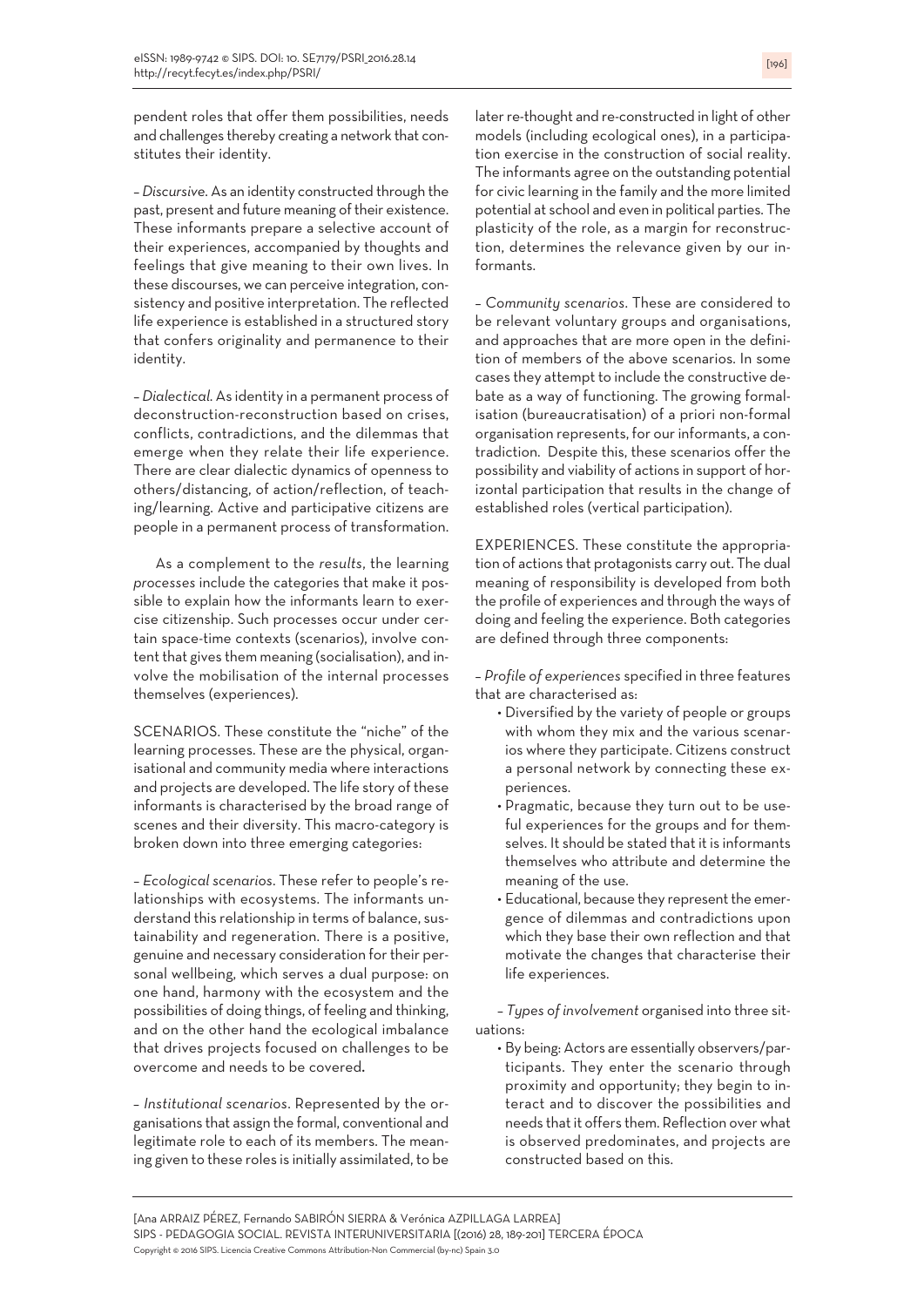- By participating: Actors experience. They apply projects with the dual aim of not only doing, but also of advancing, progressing (hence the experience aspect). These are actions with innovative features.
- By distancing themselves: Actors isolate themselves and return to themselves. The evaluation and the reflection that the informants carry out about themselves is seen as positive, as self-improvement. Achievements and apparent failures are evaluated, in order to initiate actions that will help them advance in their life experiences.

SOCIALISATION. This represents the subject of the experienced processes. This is the process of enculturation in an active and participative civic society. This has an impact on the constructivist character outlined in the following continuum representing the three obtained categories: *I observe those at a demonstration, I accompany a colleague, and assume a certain prominence when encouraging the addition of others to the demonstration*.

– *Literacy*, related to the processes of instrumental learning, of those tools that enable the later development of actions. Citizens acquire languages, norms, rules, codes, customs, rites and rituals that are part of an active and participative culture.

– *Interaction*, defined as those relationships that are maintained based on reciprocity. Exchanges are proposed on an equal level; the emotional component is accentuated with explicit sentimental references. Reciprocal interaction is linked to horizontality as the central hub of active citizenship.

– *Change*, which defines the meaning of the socialisation. Citizens internalise the principle of participation, which has its meaning and *raison d'être* in society's progress. Actions are proposed for their own future and that of following generations. This future model gives a scope to their action that goes beyond motivation connected to the scenario, and gives it greater interpretive openness and a certain momentum in the permanent search for development.

The *inter-categorical relationship* appears represented by an association of the results/processes aspects by pairs of connected macro-categories (figure 3). The construction of civic *identity* is connected to the various *scenarios* through which people pass in the following relationship: *situated* in the various *ecosystems*, *discursive* and *dialectical* due to the contrast in the exercise of roles in institutional and community scenarios. That is, this is a dynamic identity as a participant in the social construction of qualitatively different scenarios.

*Commitment* is linked to the *experiences* that in their diverse, useful and educational *profiles* enable them to consolidate the values of participative citizenship. The *feasible* and the *vitalism* of the commitments that are assumed emerge from personal *observation*. In a second phase, our informants *experience,* through their life experiences, their *sensitivity* to others and their*responsibility* to the other; undertheir model of the *future* through which they *evaluate* their achievements.

*Action* is closely related to *socialisation* into civic culture. The enculturation processes are in turn defined by the *literacy* in *leadership* and the *power* to act; they are developed by the *interaction* between people through *dialogic* behaviours to conclude by defining objectives *for change* and establishing *innovative projects* to achieve them.

#### Figure 3: Inter-categorical analysis: the emerging connection between categories



## 3. Discussion and conclusions: guidelines for the learning of citizenship through sociocultural animation 5

The development of active and participative citizenship could be relevant in the new challenges of sociocultural animation compared to institutionalised practices (Letz & Pautal, 2012). In one of the most recent debates on the subject, Wildemeersch (2012) began his paper "encouragement and education" with the same statement that echoed and supported Caride (2012, p. 60) in his reply:"We are living in a different world. The least we can say is that we live in complex societies". This fact forced reconsiderations about "critical socio-educational perspectives and practices"(Caride, 2012,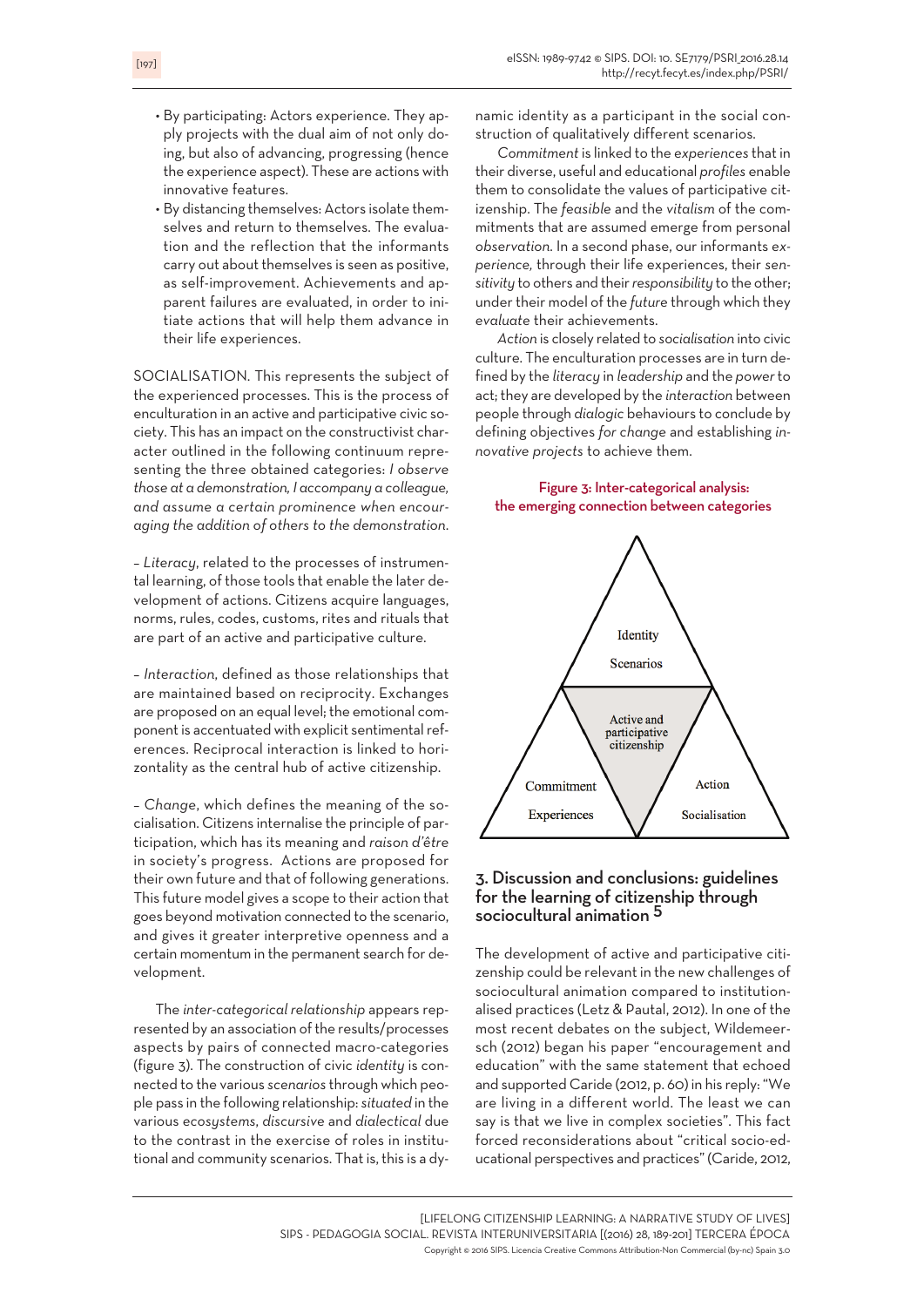p. 60) and therefore about the meaning of sociocultural animation and about socio-educational action as a whole in the light of new scenarios (Morin, Ciurana & Motta, 2003).

The obtained results are in agreement with other studies carried out regarding the teaching of citizenship (Holford & Veen, 2003; Lawy & Biesta, 2006), in particular civic action as a constant in life spans, the potential for action itself as civic education and the active prominence of learners. Useful models have been taken from the broadest interpretation of the categorical model obtained to invigorate socio-educational initiatives:

– *The contextualised self (based on the macro-categories ofidentity and scenarios).* Itis clearthatin collective interaction processes we construct not only our own identity but also that of others under the shared baggage of a culture. In this case, these processes have their educational model in interdependence ("connectedness") as the promoter of personal wellbeing (Townsend & McWriter, 2005). The interlocutors exemplify these processes. They construct their identity based on interaction that is reflected on in their contexts. In each context, they play specific roles and from the roles' synergy emerges the construction of their own identity. They distance themselves frominstantidentity as discussed by Ortega (2004), as they are not disconnected fromtheir life experience, or blocked or alienated from themselves or from others.

Sociocultural animation could invigorate this type of learning by diversifying the various educational contexts, thereby enriching the exercise of diverse roles and encouraging reflection on its actions. By appreciating the experience of multiple roles, a person constructs an identity that makes space for others, with the critical consequences in civic participation that is not so organised by institutions, but as a shared fabric. This is a concept of identity defined by the *ethics of responsibilities* (Campillo, 2003). It is not concerned with just organising planned animation through institutionalised programmes; it is necessary to have involvement in real contexts that are local to people in order to give meaning to their existential commitment.

– *The reinterpretation of pragmatism (based on the macro-categories of action and socialisation).* The interlocutors introduce a reinterpreted meaning that is apparently contradictory but clarified through their narrated life experiences: usefulness begins with oneself, continues with people close by and advances towards the whole. These protagonists appear to be motivated by multiple objectives (Lunenburg, 2011), in particular those of learning/control and social objectives: the first are guided by the value of the task and the satisfaction

that its achievement brings to them, the second are both assertive in order to achieve self-determination and unifying based on their meaning of justice and fairness. Civic commitment is the reason that justifies the need to have power in order to do useful things, because they improve reality and open up new possibilities of acting ("agency", "empowerment" and "advocacy").

Sociocultural animation could encourage educational keys that are connected to this sense of pragmatism. This is about establishing citizenship training based on the lifestyle of a competent citizen. These interlocutors reinterpret civic meaning through a lifestyle that leads them to act with and for others; personal gain becomes an appropriate way of living. This is the Weberian meaning of competence as a relational phenomenon that, as Attewell (2009, p. 40) states, "most abilities and the honour received are for tasks that are not being performed well, where the uncertainty about the results is high due to the lack of secure routines and transferable knowledge".

– *The dialectic of chaos (based on the macro-categories of action and socialisation).* Since Theodor Adorno outlined the principles of the "negative dialectic", the classic overcoming of the contradiction (thesis-antithesis-synthesis) has been replaced in reasoning by an emphasis on itself, with the consequent conflict in thinking and the emergence of dilemmas about the meaning of action. This learning, in the case of the informants, is constant and includes an interesting feature: it is a learning that is associated with the experiences that they have had in committed, negative and provocative situations of action-reflection. It is the "situated learning" (Lave & Wenger, 1991) that links learning with scenarios that are as real as possible. If the realities (such as life) are conflictive, imperfect or unexpected, by definition and life experience, then learning needs to take place in these situations.

Sociocultural animation could here recover the tradition of provocative learning situations in themselves by showing the deficiencies of the status quo. Learning in these scenarios is key. When reality is difficult to control, because that is what everyday life shows, learning in a context of apparent control eliminates possibilities. It is, based on the model of complexity (Nicolescu, 1998), the dialectic of chaos that, by stimulating conflict, can apply the logic of uncertainty and openness to socio-educational action through sociocultural animation.

– *The principle of diversification (based on the macro-categories life experiences and commitment)*. Dedication to redirected socio-educational action under the emerging models of life stories must encourage: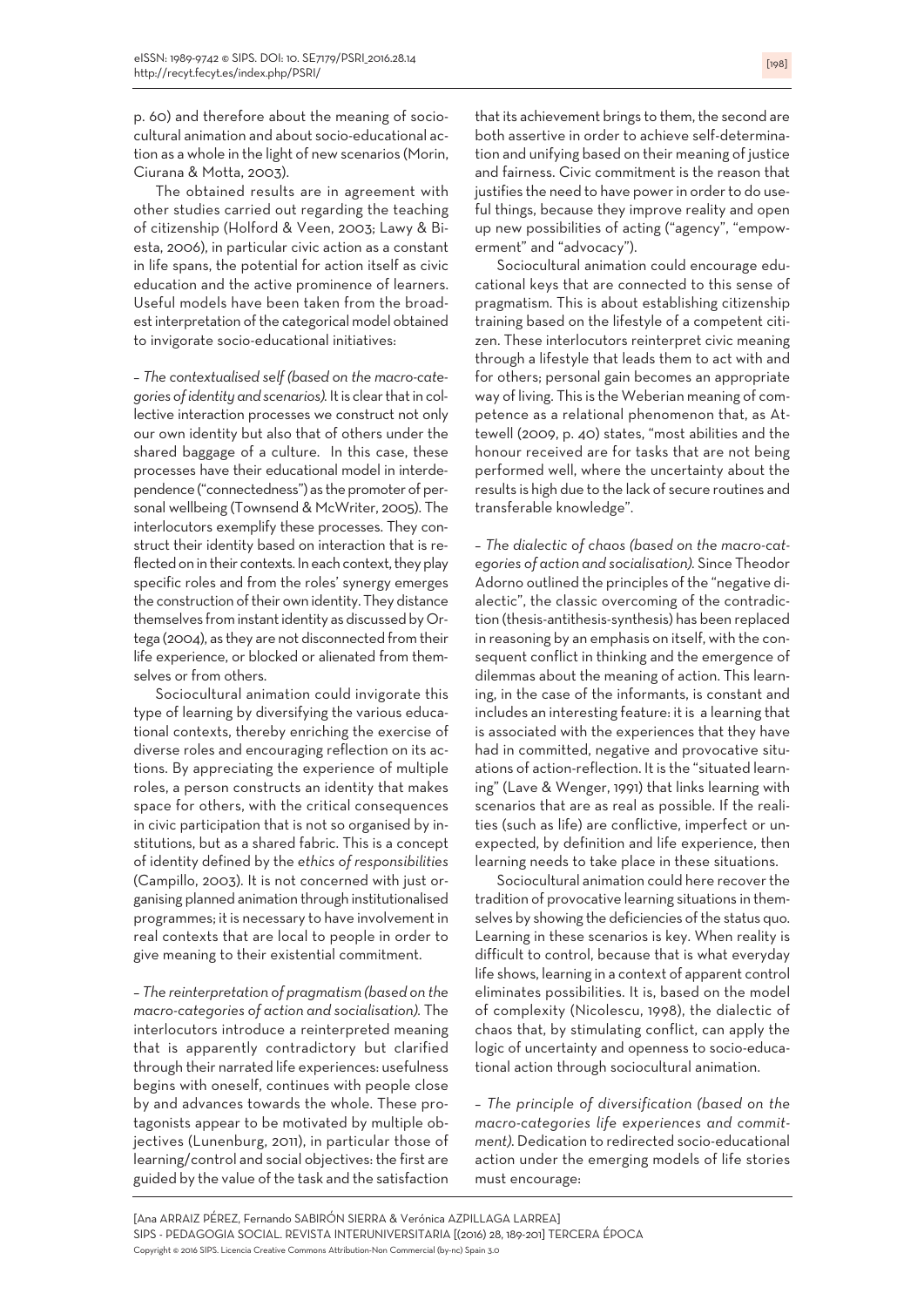- *Doing things,* based on the initiative of the protagonists. People being educated in active and participative citizenship have to experience the power of doing things and not just the doing of things as permitted or even as suggested to them under the mantle of the numerous range of training and educational activities.
- *Doing committed things,* because they have a clear purpose and objectives. More specifically, things that have an impact on concrete commitments, in two-way processes with themselves, with others and with the world. This is the responsible involvement that Gallardo (2009) defines as the final step towards solidarity, after compassionate feeling, the rational attitude of recognition and the value of universalisation. To do this, it is necessary to encourage people to:
- *Do things in conflictive scenarios,* that reflect reality but that, at the same time, offer people in citizenship education the possibility to make community change regarding the institutional state of things. The purpose is that people can construct, deconstruct and reconstruct their *identity* based on difficult experiences including action for change (Sabirón & Arraiz, 2012); life experiences upon which people will reflect and construct their narrative.

Finally, we should indicate the potential and some of the limitations of the study:

– *The potential of the narrative method:* Few professional coping techniques and strategies are disposable, based on the self-critical pluralism referred to by Caride (2003). In this case, life experiences throughout the research process have shown a unique learning process: by listening, in dialogue with the people narrating their life story, we learned the value of people compared to any systemic imperative. In this sense, sociocultural animation could be enriched by using the narrative method that, more than being solely a historic-anthropological model, involves people in an educational dialogue. The benefit of this method, seen in its growing application to both research and to education, offers sociocultural animation professionals viable resources to be used in their work (April, 2013). The reference made by Delory-Momberger (2014, p. 703) is illustrative regarding the understanding of a life story: "I cannot (re)construct the world of experience of the narrative that I receive except by narrating it with my own biography of experience and making it enter into it, understanding it in relationships that have resonance and can be understood through my own experiences".

– The optimisation of the narrative method is not an obstacle to indicating *the limitations ofthe study* related to the depth of research in each of the categories constructed with the informants: A comprehensive interpretive model is provided regarding the education of active citizens. However, as the phenomenal-educational complexity is reflected, the clarifications in each category are limited. Such weakness means a need to continue with similar research studies, where other life stories will be able to provide the intrinsic development of each category. We would also indicate the relevance of studying that, based on research-action designs, will be able to confirm the usefulness of the categories resulting from this research.

# Referencias bibliográficas

- Abril, D. (2013). *Educación y ciudadanía activa. Reflexiones y propuestas a partir de historias de vida* [Education and active citizenship. Reflections and proposals from life stories] (Doctoral thesis). Retrieved from http://espacio.uned.es/fez/view.php?pid=tesisuned:Educacion-Dabril
- Attewell, P. (2009). ¿Qué es una competencia? [What is skill?] *Pedagogía Social. Revista interuniversitaria, 16*, 21-44. doi: 10.7179/PSRI.
- Becker, H.S. (1974). Historias de vida en sociología [Life stories in sociology]. In J. Balán (Ed.), *Las historias de vida en ciencias sociales* (pp. 27-41). Buenos Aires: Ediciones Nueva Visión.
- Bertaux, D. (1989). Los relatos de vida en el análisis social [The life stories in the social analysis]. *Historia y fuente oral, 1,* 87- 96. Retrieved from http://www.jstor.org/stable/i27753224
- Bertaux, D. (1999). El enfoque biográfico: su validez metodológica, sus potencialidades [Biographical approach: its methodological validity, its potentialities]. *Proposiciones, 29*, 1-23. Retrieved from http://preval.org/files/14BERTAU.pdf
- Campillo, M. (2003). Ante una nueva sociedad, una nueva ciudadanía, una nueva respuesta [Facing up a new society, a new citizenship, a new response]. *Pedagogía Social. Revista interuniversitaria, 10*, 223-232. doi: 10.7179/PSRI.
- Caride, J.A. (2003). El pluralismo teórico como argumento epistemológico en el quehacer pedagógico-social [Theoretical pluralism as an epistemological argument in the socio-pedagogical work]. *Pedagogía Social. Revista interuniversitaria, 10*, 123-159. doi: 10.7179/PSRI.
- Caride, J.A. (2012). De la educación a la animación en sociedades complejas: o la reivindicación de un quehacer pedagógico y sociocultural crítico [From education to animation in complex societies orthe vindication of a critical pedagogical and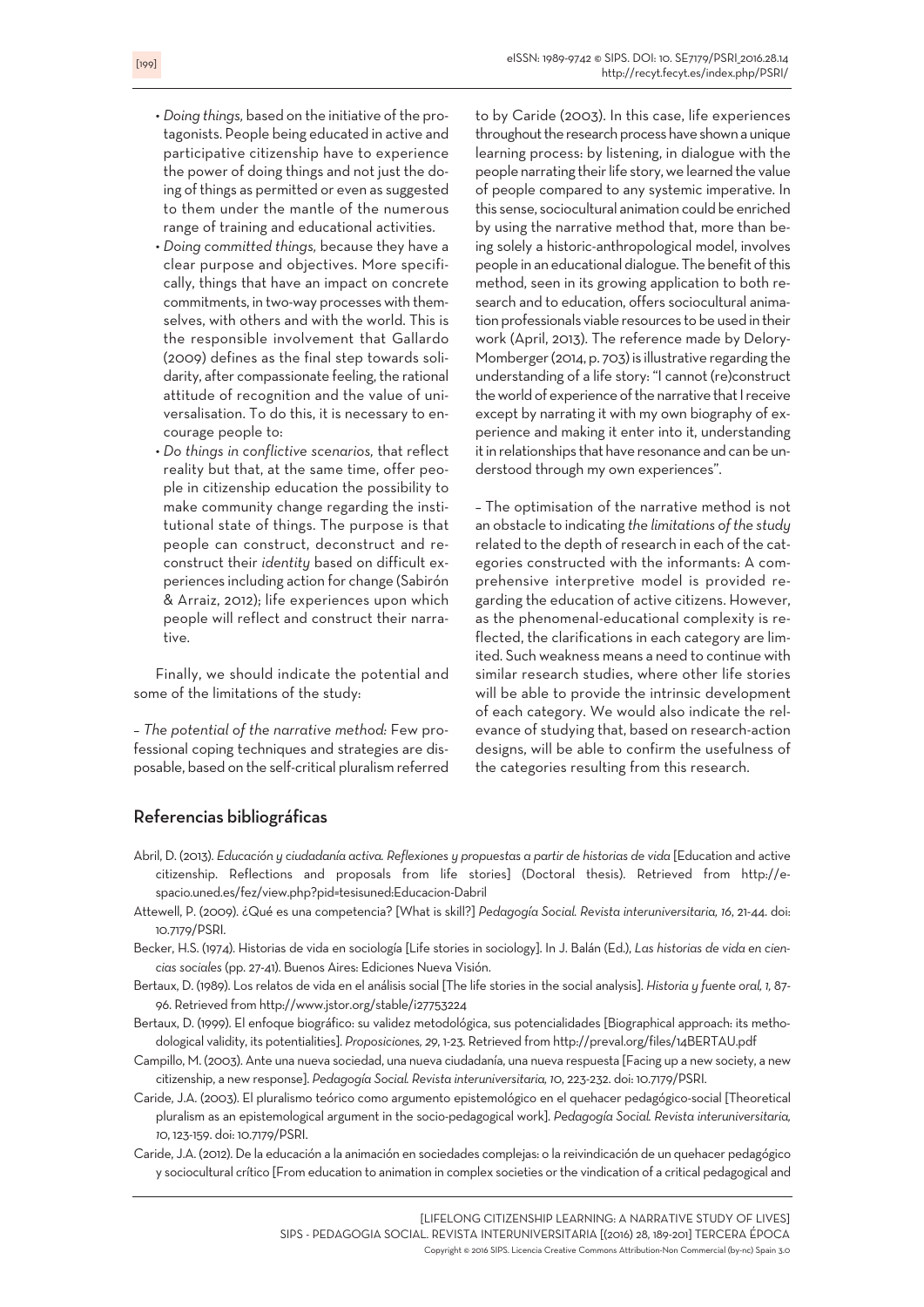socio-cultural work]. In F. Curto (Ed.), *V Coloquio Internacional de Animación Sociocultural: cultura, educación y ciudadanía* (pp. 59-69). Zaragoza: Diputación Provincial de Zaragoza Área de Cultura y Patrimonio.

- Delory-Momberger, C. (2014). Experiencia y formación [Experience and training]. *Revista Mexicana de Investigación Educativa, 19*(62), 695-710.
- Ferrarotti, F. (2009). El conocimiento socioantropológico como conocimiento participado y verdad intersubjetiva [Socioanthropological knowledge as participated and intersubjective knowledge]. *Historia, antropología y fuentes orales, 41*, 107-122.
- Gallardo, P. (2009). Educación ciudadana y convivencia democrática [Citizenship education and democratic coexistence]. *Pedagogía Social. Revista interuniversitaria, 16,* 119-133. doi: 10.7179/PSRI.
- Gil-Jaurena, I., Aguado, T., Mata, P., & Ballesteros, B. (2011, Octubre). *Investigación sobre aprendizaje en ciudadanía activa* [Research on active citizenship learning]. Paper presented at the V Coloquio internacional de animación sociocultural: cultural, educación y ciudadanía, Zaragoza. Retrieved from http://www.unizar.es/colinanimacion-IEPSA/?page\_id=1583
- Glaser, B., & Strauss, A. (2002). The Discovery of Grounded Theory and Appllying Grounded Theory. In N.K. Denzin & Y.S. Lincoln (Eds.), *The American Tradition in Qualitative Research,* (vol. II, pp. 229-243). London: Sage Pu.
- Holford, J., & van der Veen, R. (2003). Lifelong learning, governance and active citizenship in Europe. *Final report of the ET-*GACE Research Project: Analysis of Adult Learning & Design of Formal, Non-Formal & Informal Educational Interven*tion Strategies. Supported by the European Commission (Directorate General for Research) Framework Programme*, *5*. Retrieved from ftp://ftp.cordis.europa.eu/pub/citizens/docs/hpse-ct-1999-00012etgace\_eur21533final.pdf
- Huberman, A.M., & Miles, M.B. (1991). *Analyse des données qualitatives* [Handling qualitative data]. Bruxelles: De Boeck.
- Josso, M.C. (2002). *Experiências de vida e formaçao* [Life and training experiences]. Lisboa: Educa.
- Lave, J., & Wenger, E. (1991). *Situated Learning*. New York: Cambridge University Press.
- Lawy, R., & Biesta, G. (2006). Citizenship-as-Practice: The Educational Implications of an Inclusive and Relational Understanding of Citizenship. *British Journal of Educational Studies, 54*(1), 34-50. doi: 10.1111/j.1467-8527.2006.00335.x
- Letz, C., & Pautal, E. (2012). Peut-on apprendre la citoyenneté? Trois modèles d'éducation politique et sociale pour les élites [Can you learn citizenship? Three models of social and political education forthe elite]. *La Recherche en Éducation*, 8, 44-53. Retrieved from http://www.la-recherche-en-education.org/index.php/afirse/article/view/117/79
- Lunenburg, F. (2011). Goal-Setting Theory of Motivation. *International Journal of Management, Business and Administration, 15*(1), 1-6. Retrieved from http://www.nationalforum.com/
- Marie-Claude, B. (2014). La présentation de soi: cadre pour aborder l'analyse de récits de vie [The presentation of the self: chartto address the analysis oflife stories]. *Interrogations?,* 17. Retrieved from http://www.revue-interrogations.org/Lapresentation-de-soi-cadre-pour
- Mata, P., & Gil-Jaurena, I. (Eds.) (en prensa). *Aprendizaje de la ciudadanía activa: discursos, experiencias y estrategias educativas* [Active citizenship learning: speeches, experiences, and educational strategies]. Madrid: UNED.
- Morin, F. (1980). Pratiques anthropologiques et histoire de vie [Anthropological practices and life history]. *Cahiers internationaux de sociologie, LXIX*, 313-339. Retrieved from http://classiques.uqac.ca/contemporains/morin\_francoise/ pratiques\_anthropo\_hist\_de\_vie/pratiques\_anthropo\_texte.html.

Morin, E., Ciurana, E., & Motta, R. (2003). *Educar en la era planetaria* [Educating on the planetary era]. Barcelona: Gedisa. Nicolescu, B. (1998). Le tiers inclus. De la physique quantique à l´ontologie [The included middle. From the Quantum Phy-

- sics to Ontology]. Bulletin interactive du CIRET, 13. Retrieved from http://ciret-transdisciplinarity.org/bulletin/b13c11.php
- Ortega, P. (2004). Educar para la participación ciudadana [Educating for citizenship participation]. *Pedagogía Social. Revista interuniversitaria*, *11*, 215-236. doi: 10.7179/PSRI.
- Peavy, V. (1998). *Sociodynamic counseling: a constructivist perspective*. Victoria Canadá: Trafford.
- Peneff, J. (1990). *La méthode biographique* [The biographical method]. París: Armand Colin.
- Pineau, G. (2006). Les histoires de vie en formation: genèse d'un courant de recherche-action-formation existentielle [Life stories training: genesis of an action-research-existential training trend], *Educaçao e Pesquisa, 32*(2), 329-343.
- Richards, L., (2010). *Handling qualitative data*. London: Sage Pu.
- Sabirón, F. (2006). *Métodos de investigación etnográfica en ciencias sociales* [Methods of ethnographic research in Social Sciences]. Zaragoza: Mira editores.
- Sabirón, F., & Arraiz, A. (2012). La complexité dans la pratique éducative: naviguer entre dilemmes [The complexity in the educative practice: to navigate between dilemmas]. In Y. Lenoir & F. Tupin (Eds.), *Les pratiques enseignantes entre instruire et socialiser* (pp. 255-288). Québec: Les Presses de l'Université Laval.
- Stake, R.E. (1998). *Investigación con estudio de casos* [Case studies research]. Madrid: Morata.
- Townsend, K., & McWriter, B. (2005). Connectedness: A Review of the Literature With Implications for Counseling, Assessment, and Research. *Journal of Counseling & Development, 83*(2), 191-201.
- Úcar, X. (2002). Medio siglo de animación sociocultural en España: balance y perspectivas [Half a century of socio-cultural animation in Spain: balance and perspectives]. Revista Iberoamericana de Educación, 2, 1-22. Retrieved from http://www.rieoei.org/deloslectores/301Ucar.pdf.
- Villers, G. (2011). L'approche autobiographique: regards anthropologique et épistémologique, et orientations méthodologi-